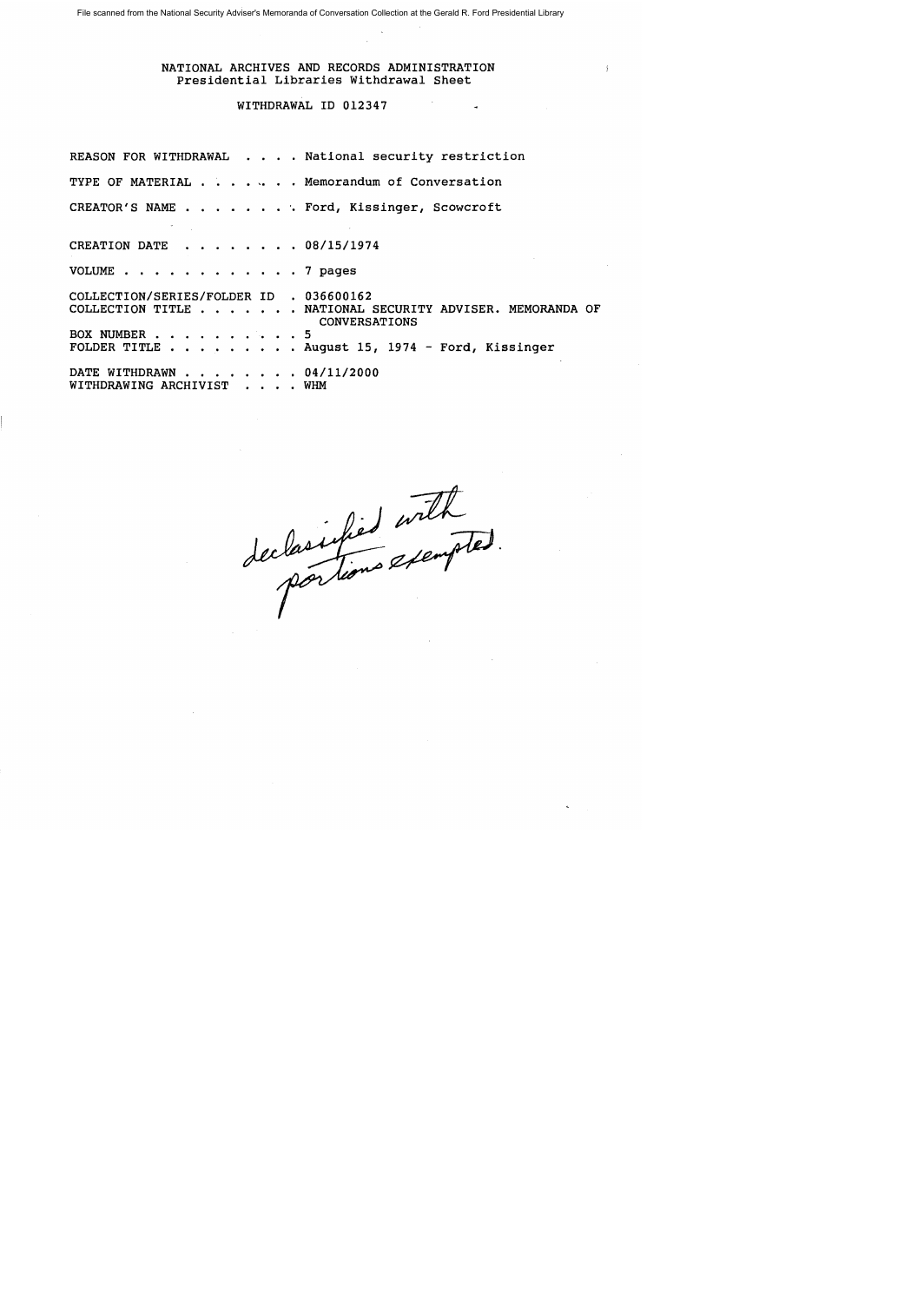MEMORANDUM

#### THE WHITE HOUSE

WASHINGTON

#### POPYSECKET/NODIS/XGDS

#### MEMORANDUM OF CONVERSATION

| PARTICIPANTS:  | President Ford<br>Dr. Henry A. Kissinger, Secretary of State<br>and Assistant to the President for<br>National Security Affairs<br>Lt. General Brent Scowcroft, Deputy Assistant<br>to the President for National Security Affairs |
|----------------|------------------------------------------------------------------------------------------------------------------------------------------------------------------------------------------------------------------------------------|
| DATE AND TIME: | Thursday, August 15, 1974<br>$9:00$ a.m.                                                                                                                                                                                           |
| PLACE:         | The Oval Office                                                                                                                                                                                                                    |

The President: Shouldn't we get it out of the way?

Kissinger: The problem is getting a good statement. The thrust should now be different. You would be comfortable with next Thursday?

The President: It is up to you.

Kissinger: On the Saudi military  $-1$  don't think you should leave any department that leverage. Just have Brent get the availability. You don't have to do anything now. Right now it just creates problems. Now it creates the impression of bad faith. It is not illegal but it would look like sharp practice. We can wait for the Saudi team. We can just give Egypt delivery times at my levels.

I think it is better to hold it all informally to avoid any possibility of a charge of sharp practice. If this is okay, we will do it this way and have Schlesinger and Clements over when the times comes.

The President: Does that break faith with Fahmy?

Kissinger: He just needs to know when we can deliver. The Saudis probably won't be here until early October. Then you get Defense in and tell them. It is one thing to sell something which then they wish to transfer; it is another to sell with the intent to transfer.<br>CLASSIFIED BY Henry A. Kissinger

'\*ODDE' XGDS

EXEMPT FROM GENERAL DECLASSIFICATION SCHEDULE OF EXECUTIVE ORDER 11652 WEMPTION CATEFORY 5(b) (1.3)  $^{10}$  . The  $^{10}$  such that  $^{10}$  is the  $^{10}$  s  $^{10}$  . The  $^{10}$  denotes the  $^{10}$ 

> $.9\,$ .<br>...<br>... • 1,

 $\frac{423}{\sqrt{22 \left(\frac{m}{60000}\right) \frac{N}{N}}}$ oooe) DECLASSIFIED . E.O. 12958 Sec.  $300.15(d)$  0 MARA, Date 3/3/1/ EXEMPTED PORTIONS 0.12958 94-140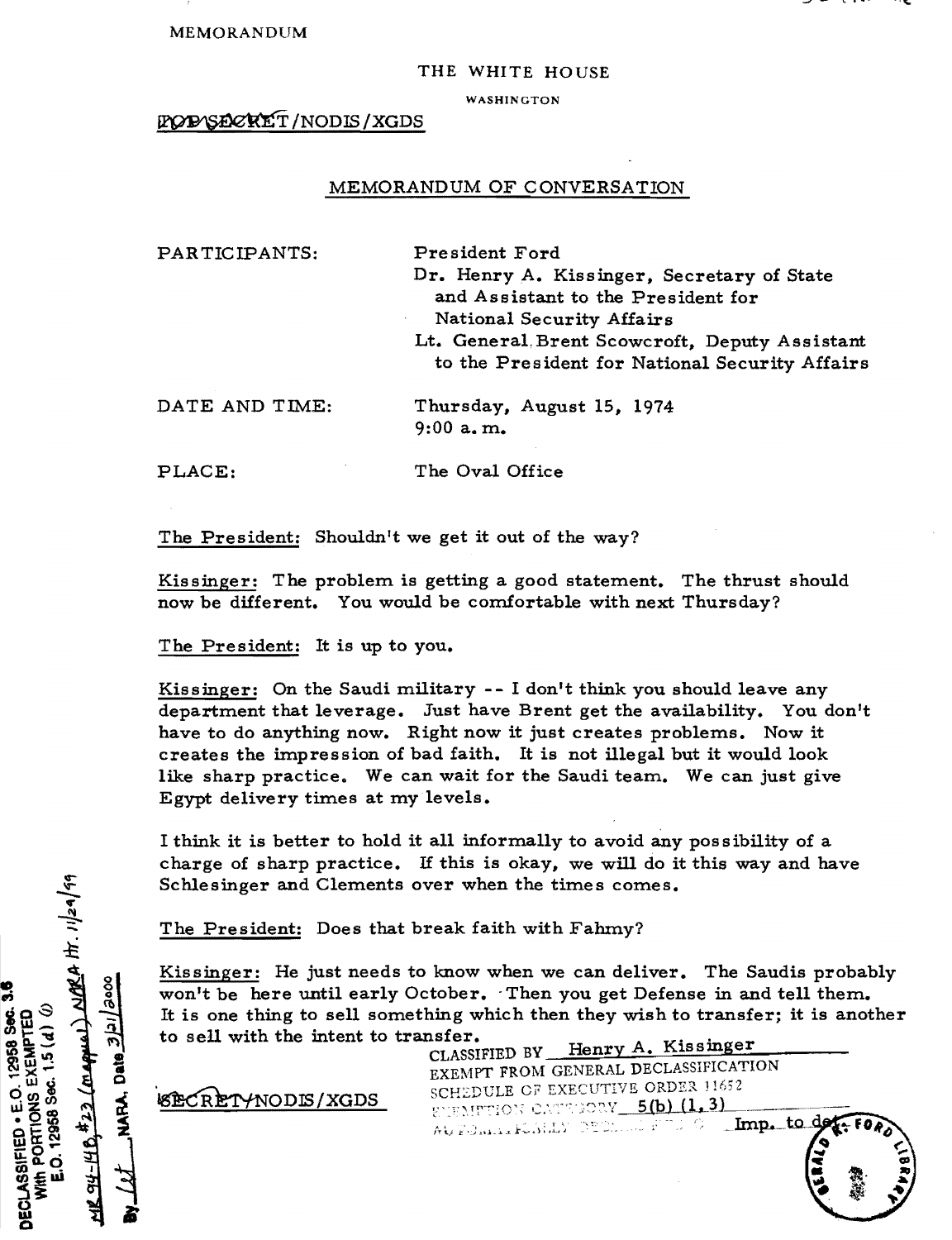There is a Security Council meeting today. We will try to avoid a condemnation. The French are with us. We got a little heat from the New York Times but things will look good in four weeks.

The Greeks liked our letter and want to publish it. It will annoy the Turks a bit, but they understand. Turkey thinks we are the only ones who understand.

The Turks are not moving well in the West. The Greeks have asked the Brits for cover. They are stalling.

We need to talk about Cuba.

The President: I noticed Panama attempting to rustle up support. It was turned down by Colombia.

Kissinger: Yes. But that won't hold. Brazil is our only ally.

The President: Do you have any suggestions for a Cuban policy change?

Kissinger: There have been many appeals from Cuba. Castro wants to meet with me.

The Latin American Foreign Ministers are meeting in Buenos Aires next March. H we don't violently oppose it, a consensus would probably develop to let the Cuban delegates come. They may quiet it. Or I could say we won't be ready by March, but would discuss if then.

We have to loosen up or we isolate ourselves. But not high visibility like a Castro meeting; that would be a drastic policy change.

The President: What would we get out of it?

Kissinger: We would move grudgingly and hint of a change. We should work closely with Brazil. We should treat Cuba low-key as just another country.

The President: Would we give back the sugar quota?

Kissinger: Yes, but we shouldn't do it. The issue is the trade embargo. We can lift it slowly or be blackmailed through U.S. subsidiaries. We don't have to move for three months.

SEORET / NODIS / XGDS

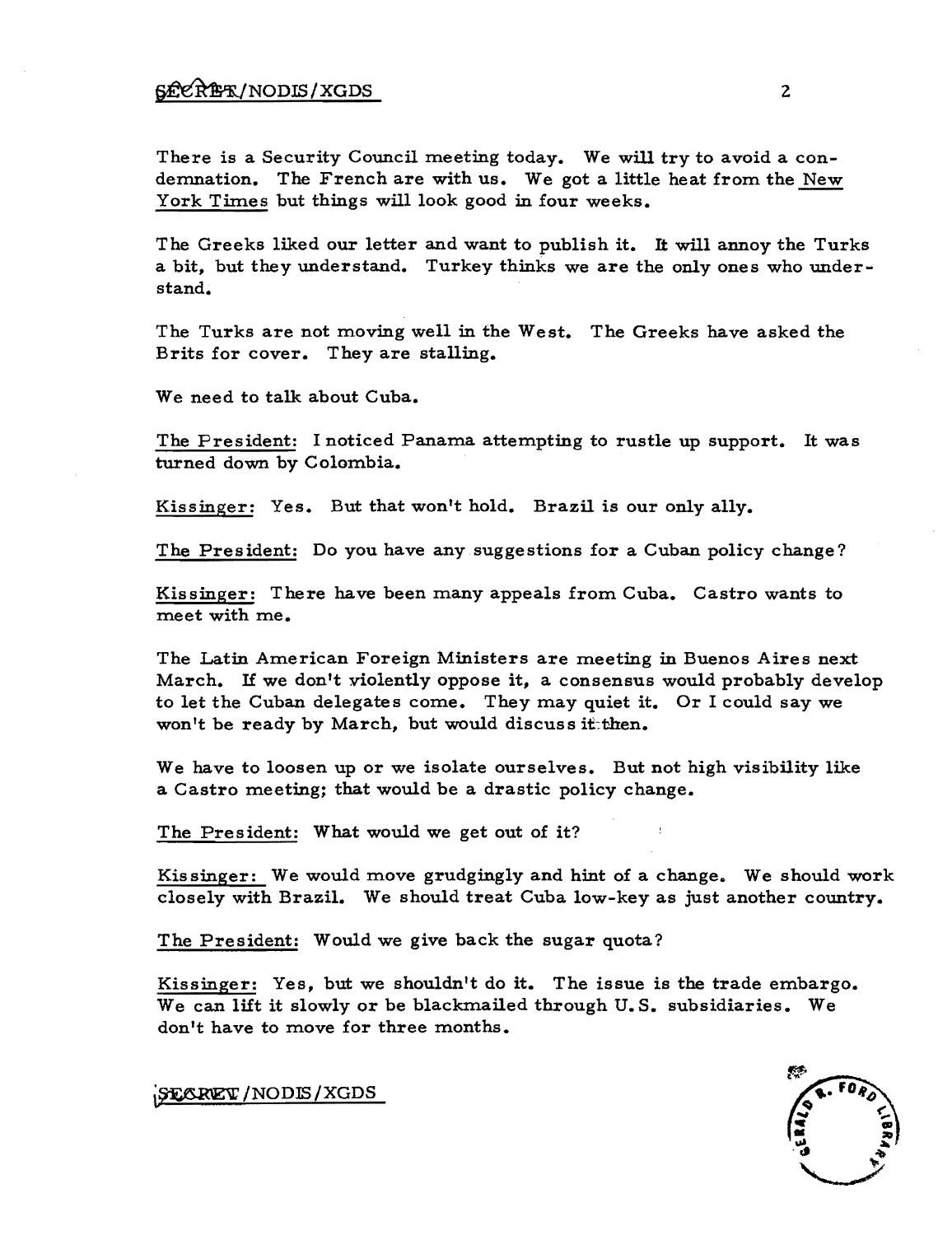#### $\overline{\text{SACRET}}$  /NODIS 3

Nixon had strong personal views on Cuba. This would be a change of his policy.

We should keep the initiative and not look like we were forced grudgingly.

The President: One other thing is the Byrd amendment. I know what the Department thinks.

Kissinger: [Discussion about State] They must be disciplined. On the Byrd Amendment, they are bucking for repeal.

My view is that every black African country is governed by a dictator and that is no better than a white dictator.

I have gone along just because it isn't worth the fight with the liberals. I haven't signed letters on it, but Humphrey has called.

The President: [Assistant Secretary] Holton tried to get me to do something when I was Vice President. I said I had voted for the Byrd Amendment. Jordan, head of the Urban League, called too.

I thought it was your view too.

Kissinger: I shouldn't look like I am supporting the Byrd Amendment because of the African states.

Should I make a few preparatory calls?

The President: When the amendment was approved, business wanted it.

Slowcroft: [Explained the raw material situation.]

The President: If it is not a raw material problem, why not repeal it?

Kissinger: What bothers me is the bypassing. But with the need for liberal and black support  $\ldots$ .

The President: I don't know whether the House has strength.

The black caucus: I could make points with them.



.SEGBET/NODIS/XGDS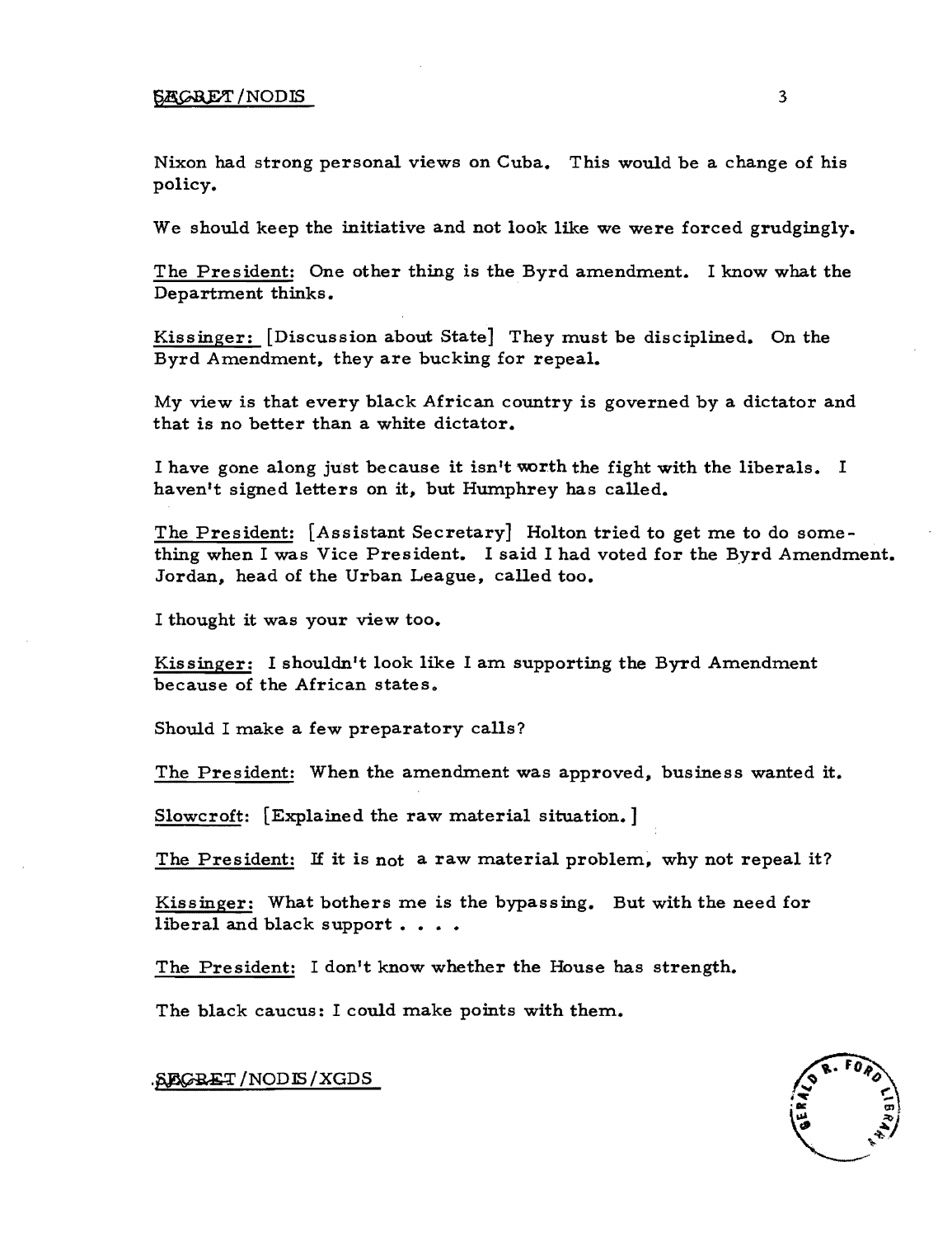### $\sqrt{\frac{1}{2}}$   $\sqrt{\frac{1}{N}}$   $\sqrt{\frac{1}{N}}$   $\sqrt{\frac{1}{N}}$   $\sqrt{\frac{1}{N}}$

My instinct is it wouldn't really help us that much. They never stick with us.

Kissinger: My instinct is we should make low-key support. We would get some little black African state support. But you would keep the liberals for about 48 hours.

The President: If we could get a quid pro quo. Okay. but the caucus doesn't work that way.

Scowcroft: The Whip can't even keep them.

The President: Then if we weigh in, that would do it.

Kissinger: That is why they want us to get in.

The President: If they can show it is industrially to our benefit, okay.

Kissinger: We would get a couple of headlines and that is okay. But in the long run we are better off if we can't be pushed.

The President: Okay, I will stay out of it and you call Rhodes.

Kissinger: On the Soviets -- we are brutal when they step over the line. They will test you and we should keep this in mind. LBJ dosed out power: I believe if we use American power it should be massive.

In 1970 they started building a submarine base in Cienfuegos. State wanted to wait until the base was finished. Nixon told me to make a strong statement and put a destroyer off the base.

Our experience is hit them early and hard when they threaten.

Their power structure is cumbersome. You have much more flexibility.

Scoop doesn't understand -- he thinks you can keep squeezing them.

Cyprus is another humiliation -- it is being settled without their participation. We send them letters so they can't say we are freezing them out. Their frustration has to rise. That is where the trouble comes in. Dole it out so

SEGRET/NODIS/XGDS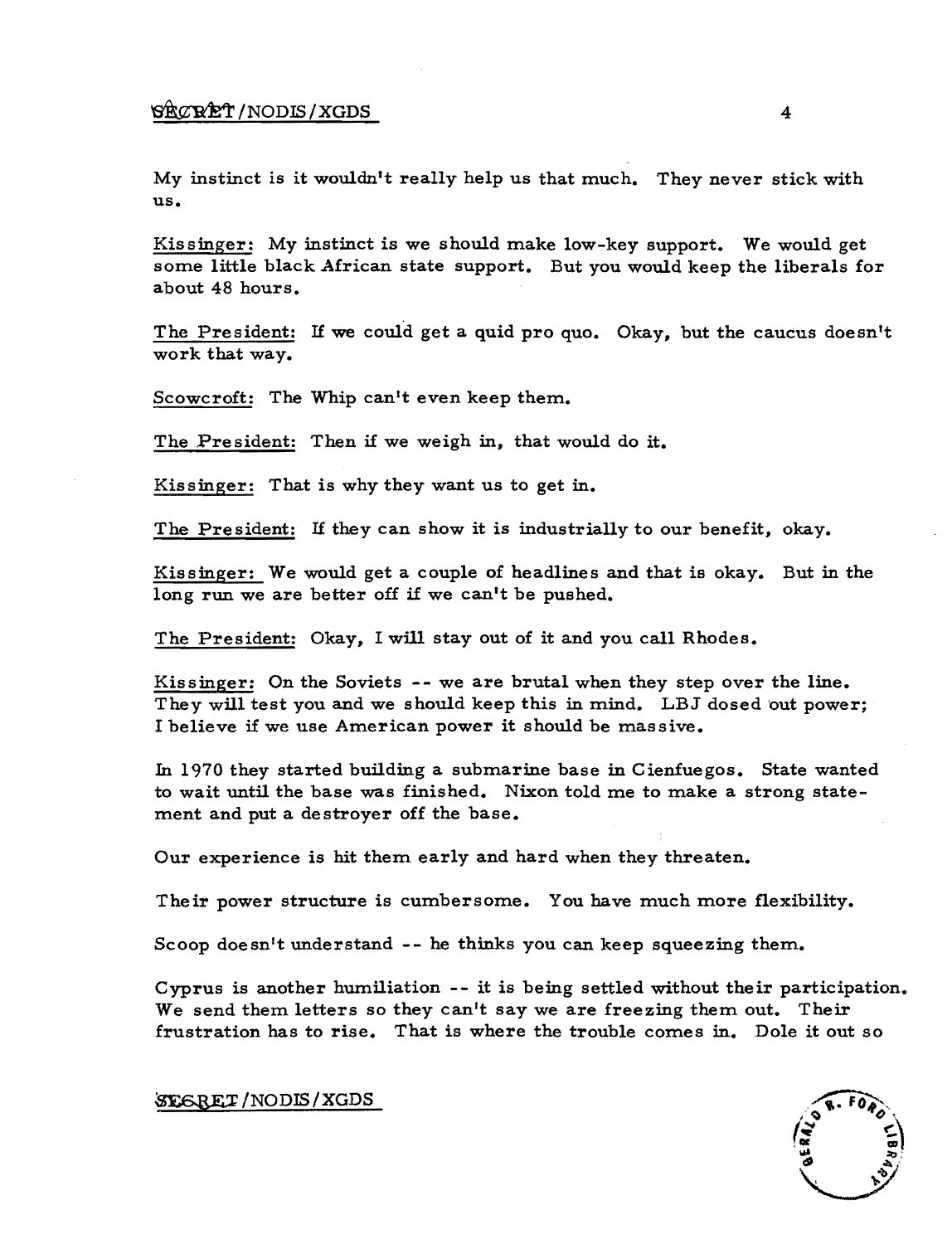#### $\frac{1}{2}$  5

it eases the problem but doesn't make a strategic difference. The Dulles idea of talking tough can't be sustained in practice. We talk softer than our actions. The Left is strong in Europe; we paralyze them by talking soft. That is what you are up against with McClellan.

The President: H I were the Soviets, I would' use the Congress.

Kissinger: These numbers games on SALT miss the point. The firm approach means we must sustain a 10 to 15 percent budget increase, be prepared for crises like Berlin, and so forth.

I wanted to use this peculiar year -- with liberals going conservative -- to get a ceiling on strategic forces beyond which we wouldn't go anyway.

We couldn't sustain an arms race.

The President: Without a direct threat.

Kissinger: The Liberals will soon say we have too much. IT we need more, it is in the tactical area.

I am pleased by Abrams' report on three more divisions.

The President: He is a great man. He made a real effort.

Kissinger: You have a good team. I don't know Holloway.

The President: Nor I. But I don't think he is another Zumwalt.

Scowcroft: No. Deliberately not so.

Kissinger: Zumwalt is an opportunist.

On CSCE  $-$ - we never wanted it but we went along with the Europeans. It in eludes some basic principles, something on human contacts, no change of frontiers, and what they call "confidence-building measures."

The Soviet Union wants it as a substitute for a peace treaty. They more or less have that. The big hang-up is on freedom of movement. It is meaningless -- it is just a grandstand play to the left. We are going along with it.

 ${\tt S}\texttt{E}\texttt{C}\texttt{RET}$  / NODIS / XGDS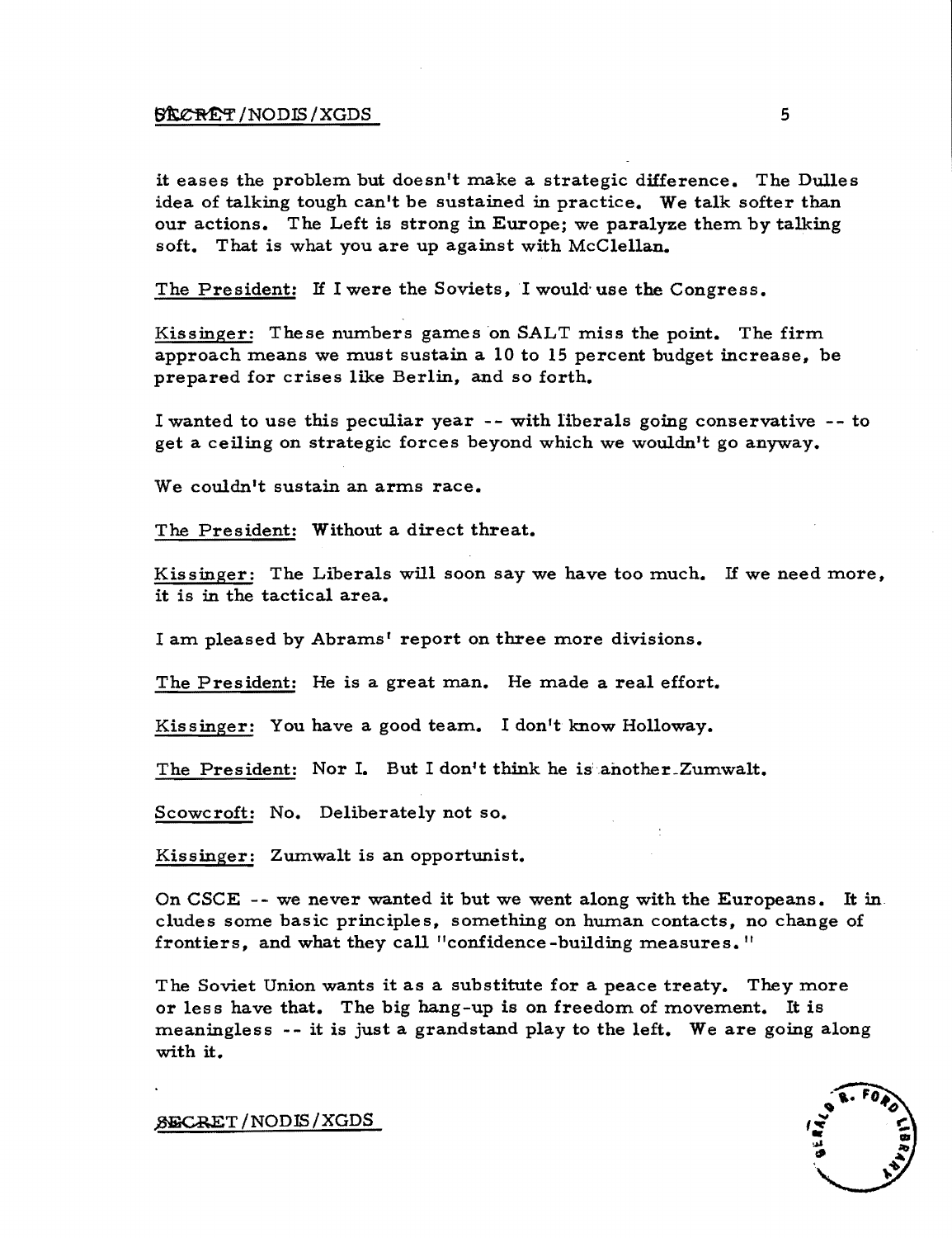## ~¢roiT/NODffi/XGDS 6

What you will face is whether to conclude it at the summit level or foreign minister level. My guess is the Europeans will decide on a summit. We have positioned with the Soviet Union, so we look like we are ahead of the Europeans.

The President: What is the timetable?

Kissinger: Maybe next March. The Soviet Union wants it this year, but that is not possible. If you meet Brezhnev in December, they won't want it before that.

There are no decisions to make now.

When you meet Gromyko the end of September you should give him the impression we are trying to be helpful.

There is no implementation in the treaty.

On MBFR -- we made an absurd proposal which couldn't fly. Now we are modifying it. The Soviets should cut more than us, but not so much. Then we should add the nuclear package  $-$ - 32 Pershings, 54 F-4, 1,000 nuclear warheads. It is strategically insignificant, but it does have the consequence of establishing some ceiling on our nuclear forces.

But we don't have targets for the nucs anyway.

Also we have to take care of FBS. To do it in SALT causes alliance problems. If we could get the Soviets to do it in MBFR, it would satisfy our allies and give the Soviet Union a face saving way out.

Your coming into office will give a big boost. Theywill be looking for a success, especially if you make a meeting in December conditional.

The President: I have told Brent MBFR is more popular here than SALT.

Kissinger: At the VFW, you might give a tough Defense-oriented speech. It would be good for the Soviets.

The President: I have been doing that, and with no apologies.

Kissinger: We can probably get a  $15-20$ , 000 cut in MBFR. Maybe in December. We will have to manage with the allies so it doesn't look like bilateralism.

AFCRET/NODIS/XGDS

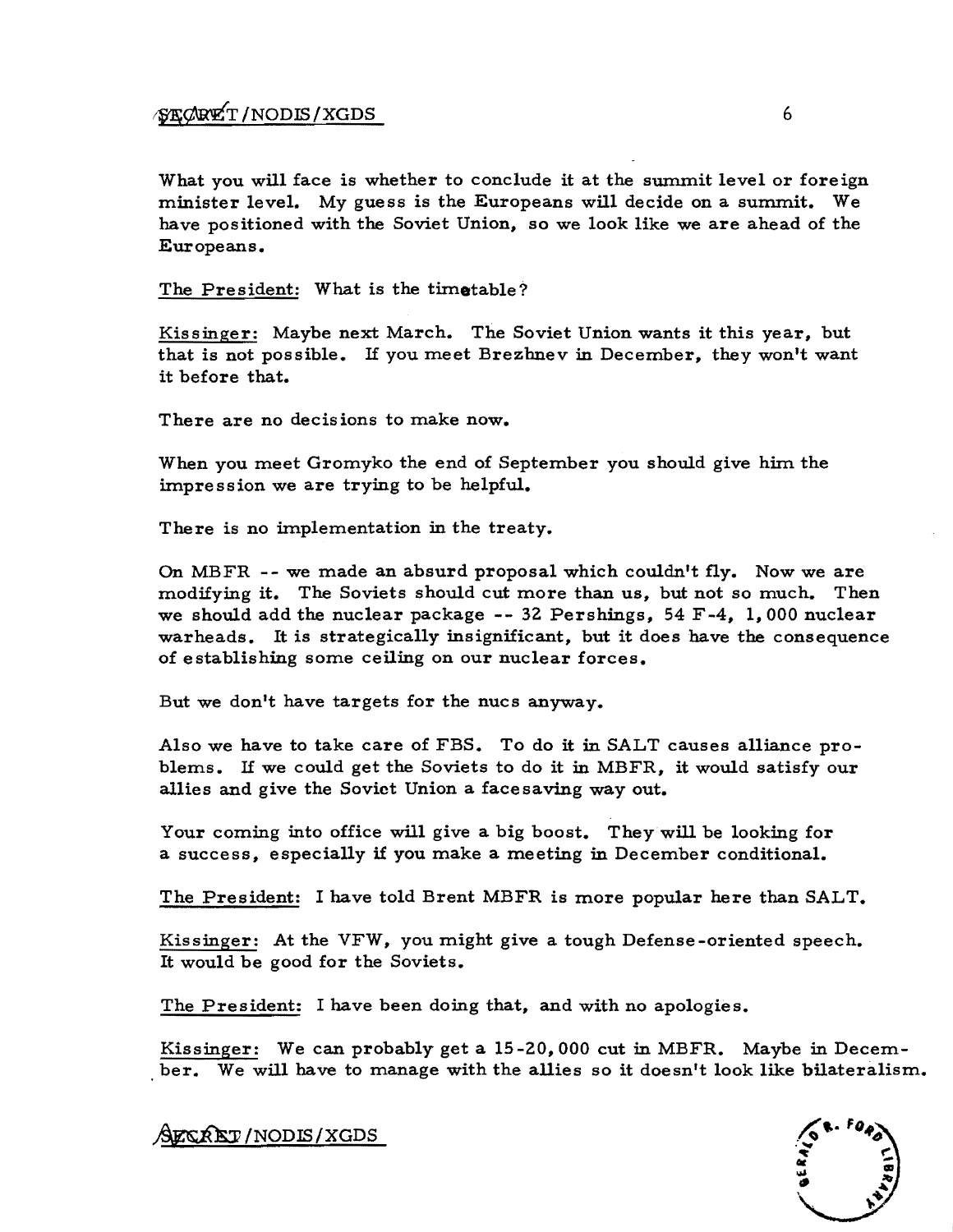# STARET/NODIS/XGDS

I will focus with Dobrynin on SALT and MBFR.

 $\tilde{\phantom{a}}$ 

ľ,

# **SECRET/NODIS/XGDS**

**ASER** 

 $\overline{7}$